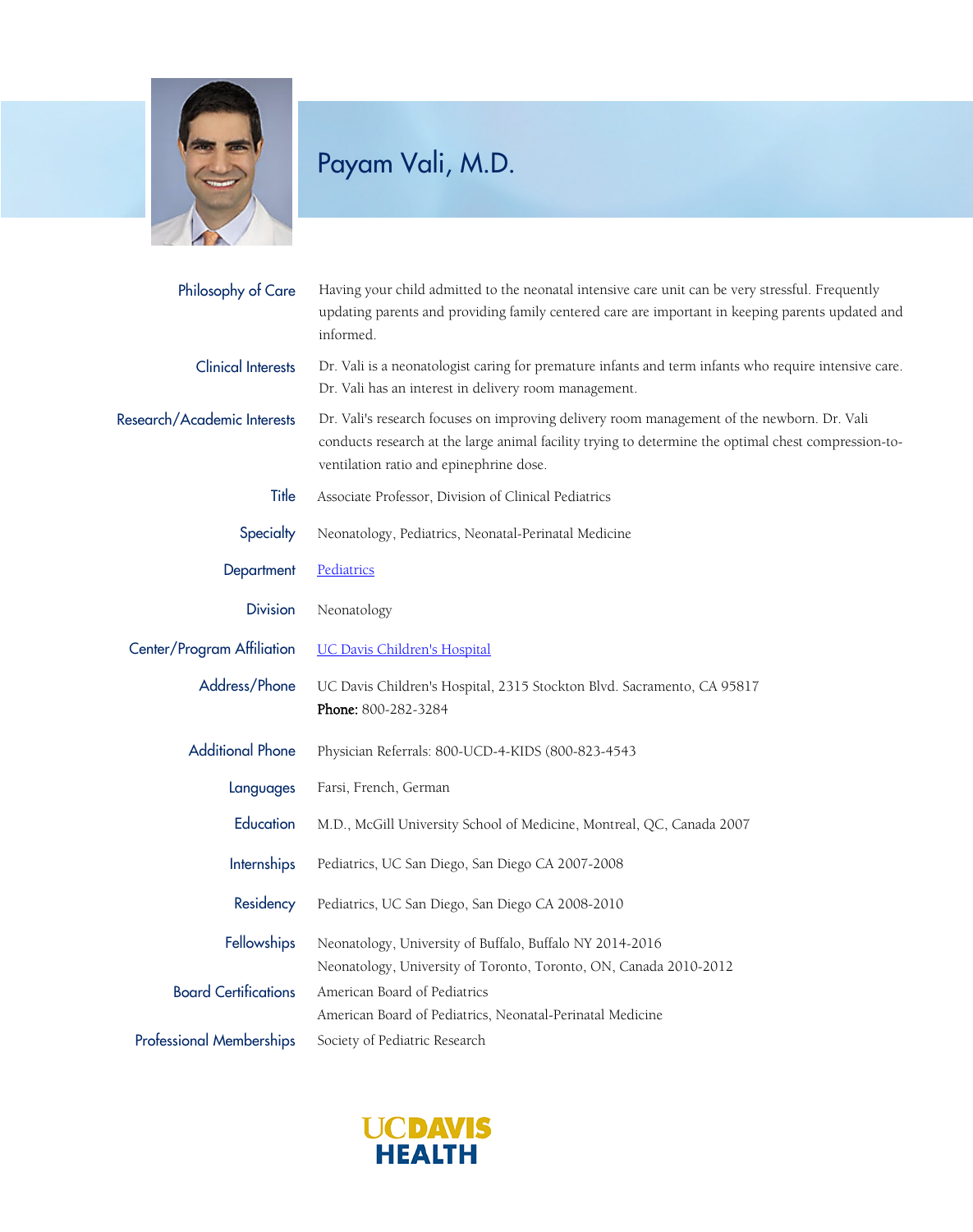

## Payam Vali, M.D.

Select Recent Publications To view a detailed list of Dr. Vali's publications, please click [here.](https://www.ncbi.nlm.nih.gov/pubmed?term=vali%20p)

Alhassen Z, Vali P, Guglani L, Lakshminrusimha S, Ryan RM. Recent Advances in Pathophysiology and Management of Transient Tachypnea of Newborn. J Perinatol. 2021 Jan;41(1):6-16. doi: 10.1038/s41372-020-0757-3. Epub 2020 Aug 4. PMID:32753712.

Vali P, Sankaran D, Rawat M, Berkelhamer S, Lakshminrusimha S. Epinephrine in Neonatal Resuscitation. Children (Basel). 2019 Apr 2;6(4):51. doi:10.3390/children6040051. PMID: 30987062.

Vali P, Lakshminrusimha S. Focus is in the gaze of the beholder. Pediatr Res. 2020 Feb;87(3):434- 435. doi:10.1038/s41390-019-0671-6. Epub 2019 Nov 9. PMID:31706256.

Vali P, Weiner GM, Sankaran D, Lakshminrusimha S. What is the optimal initial dose of epinephrine during neonatal resuscitation in the delivery room? J Perinatol. 2021 Jul;41(7):1769-1773. doi:10.1038/s41372-021-01032-7. Epub 2021 Mar 12. PMID:33712718.

Lakshminrusimha S, Vali P. Congenital diaphragmatic hernia: 25 years of shared knowledge; what about survival? J Pediatr (Rio J). 2020 Sep-Oct;96(5):527-532. doi:10.1016/j.jped.2019.10.002. Epub 2019 Oct 17. PMID:31629706.

Sahay M, Saivani Y, Ismal K, Vali PS. Mycophenolate versus Cyclophosphamide for Lupus Nephritis. Indian J Nephrol. 2018 Jan-Feb;28(1):35-40. doi:10.4103/ijn.IJN\_2\_16. PMID: 29515299.

Vali P, Laskminrusimha S. Laryngeal mask airway: an alternate option for all phases of neonatal resuscitation. Pediatr Res. 2021 Dec 20. doi:10.1038/s41390-021-01917-5. Epub ahead of print. PMID:34930968.